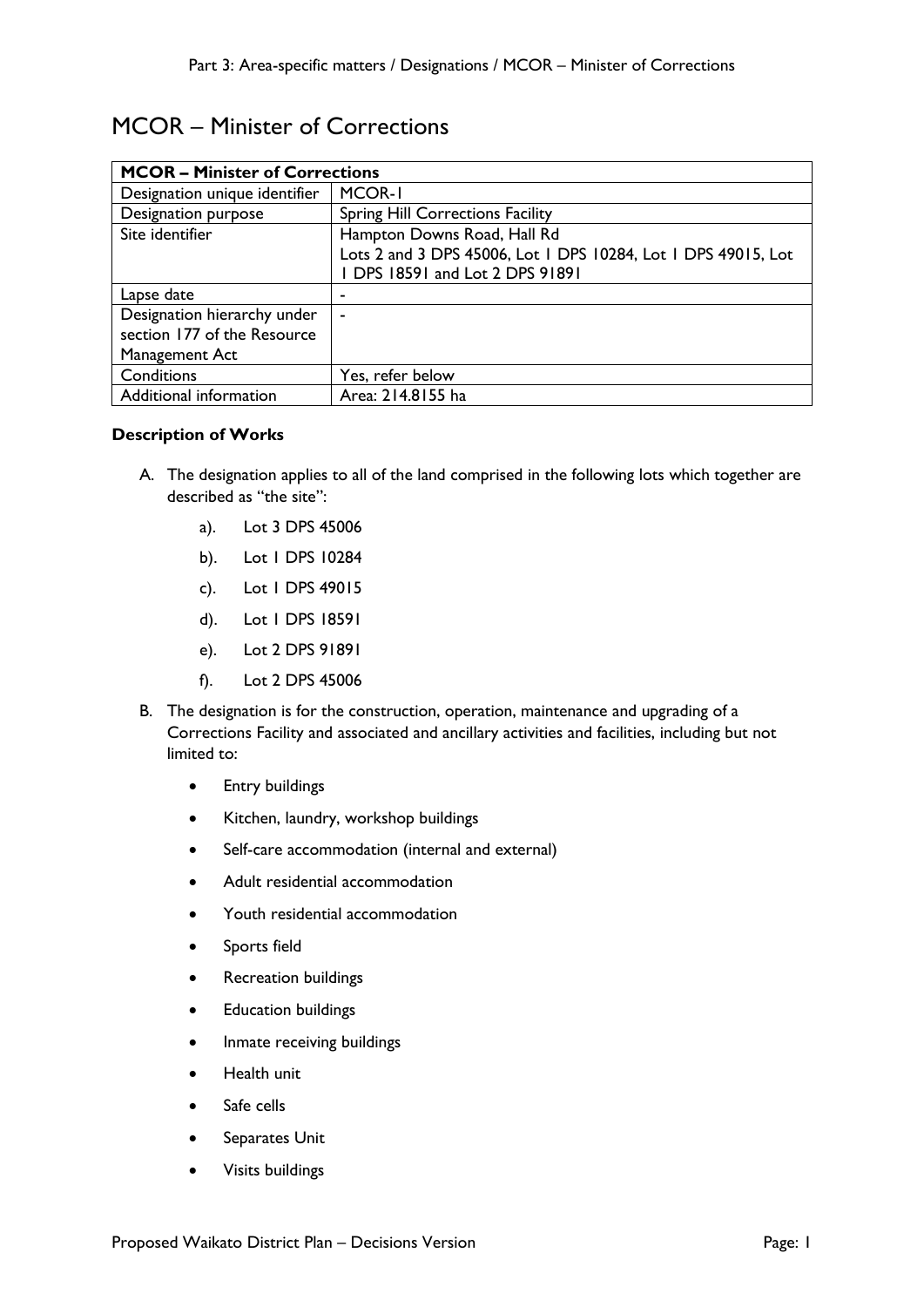- Fale buildings
- **Atea**
- Visitor / lwi services building
- Staff facilities / Administration building
- External stores building
- Car parking
- Stormwater management ponds
- Internal roading
- Security fences and lighting
- Landscaping and buffer areas
- **Earthworks**
- All other associated or ancillary land use activities and structures and facilities associated with a Corrections Facility as more particularly described in Attachment 1 to the Notice of Requirement confirmed by the Environment Court on 30 June 2004 ("NOR").

## **Conditions**

#### **1.0 General**

1.1. Buildings or activities on the site are permitted provided that they are within the scope of the designation as set out in A and B above and the NOR and all of the following conditions of this designation.

#### **2.0 Limits to the scope of Designation**

- 2.1. The scope of activities and works covered by the designation are limited in respect of the following:
	- a) Except for self-care units, no additional security accommodation shall be located on the site, except within the secure perimeter area/ building platform area identified on Figures 4 and 6 dated December 2003 (as contained in the NOR).
	- b) No additional self-care units shall be located on the site except within the secure perimeter area or the south western part of the land presently described as Lot 3 DPS 45006. Any additional self-care unit shall have a minimum separation distance of 100 metres from the boundary of any adjacent property and shall be landscape planted to assist with mitigation of views from adjacent properties. The nature and extent of the landscape planting required are to be determined as part of the Outline Plan process for any additional self-care units.
	- c) Subject to d), all buildings (including inmate accommodation buildings) shall be constructed to a height no greater than 10 metres above finished ground level except for security buildings (e.g. gate house and watch towers) and lighting.
	- d) All inmate accommodation buildings shall be single storey (excepting the plant rooms).
	- e) The external self-care units shall house only minimum security inmates.
	- f) The site cannot be used as a permanent maximum security facility.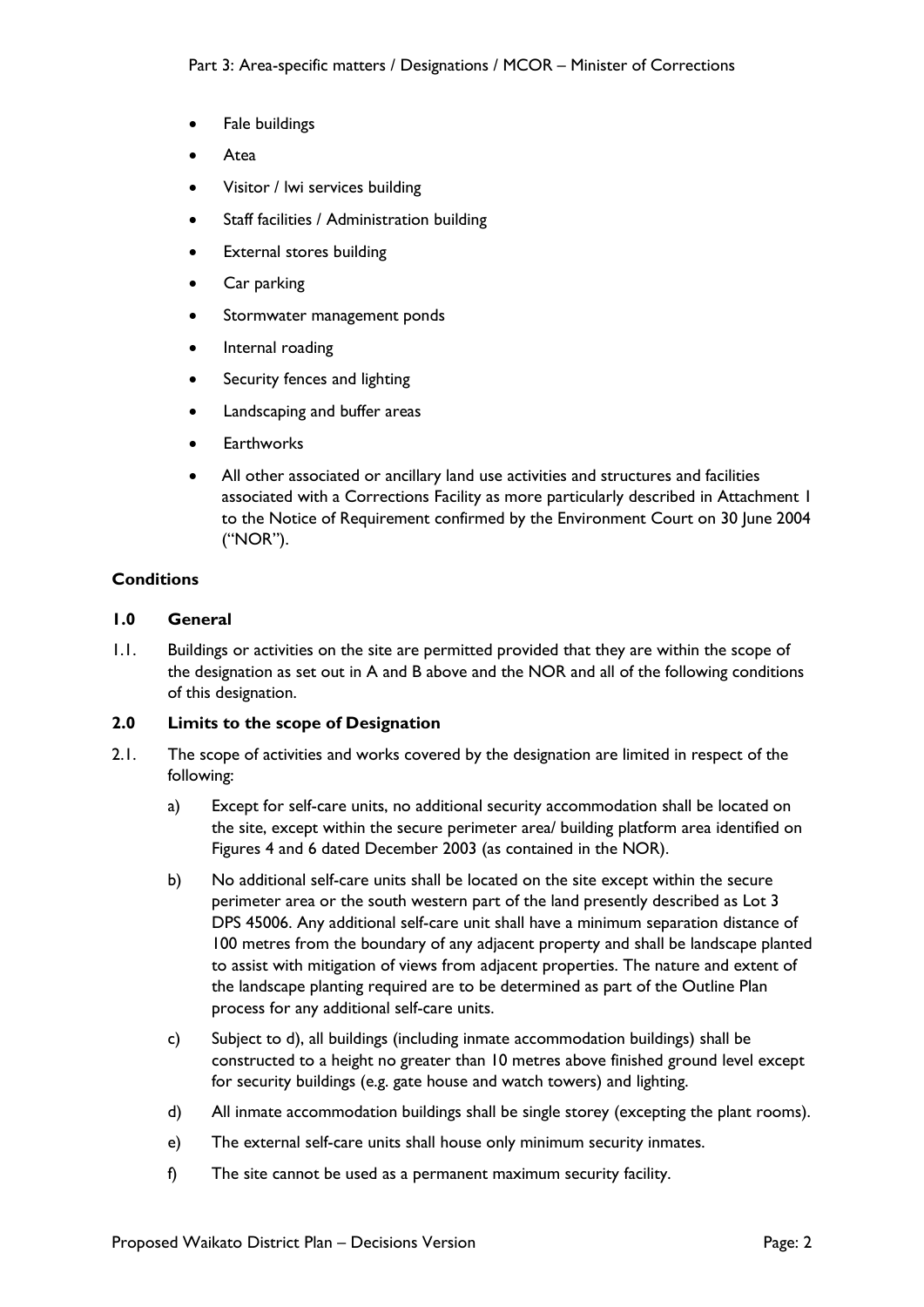## **3.0 Social and Economic**

- 3.1. The Minister of Corrections shall co-ordinate a Community Liaison Group which is to comprise a minimum of the following parties:
	- a) I representative of the Department of Corrections management team b) I representative of the Waikato District Council
	- b) I representative of local iwi / tangata whenua
	- c) 2 representatives of local landowners / community e) 1 representative of the New Zealand Police.

The objective of the Community Liaison Group is to facilitate information flow between the Department of Corrections management team and the community, and it will also be an ongoing point of contact between the Minister of Corrections and the community.

For the purposes of this condition, the representative of each group listed in a) - e) will be determined by that group, or in the event that agreement cannot be reached, the Waikato District Council.

- 3.2. The Minister of Corrections shall be responsible for convening the meetings of the Community Liaison Group and shall cover the direct costs of running those meetings and (unless otherwise agreed by the Community Liaison Group) the costs associated with any actions which are agreed to as a result of the meetings.
- 3.3. The Minister of Corrections shall provide an opportunity for the Community Liaison Group to meet four times during the course of each calendar year or as otherwise agreed by a majority of the Community Liaison Group.
- 3.4. As a minimum, matters to be considered by the Community Liaison Group for the purposes of making a recommendation to the Department of Corrections, shall include the following:
	- a) Any change to the agreed name of the Spring Hill Corrections Facility
	- b) Aspects of any approved Earthworks Management Plan or Drainage Plan which are intended to minimise actual and/or potential adverse effects on surrounding neighbours
	- c) The nature and extent of any signage on State Highway 1 associated with the Corrections Facility d) The possible development of a visitor rest area on the Corrections Facility site
	- d) Any strategy to be developed by the Department of Corrections to ensure that opportunities are provided to the local community for employment and provision of services associated with any future construction and operation of the Corrections **Facility**
	- e) Any need for local emergency services to be augmented or subsidised as a result of a potentially greater level of demand resulting from operation of the Corrections Facility (e.g. fire, police, ambulance) where these services are not covered by an existing national agreement between the Department of Corrections and the relevant body.

Note: For the purposes of condition 3.4(e), it is acknowledged that the Minister and Department of Corrections are constrained by statutory procedure in entering contracts (including employment contracts and tenders for the provision of services).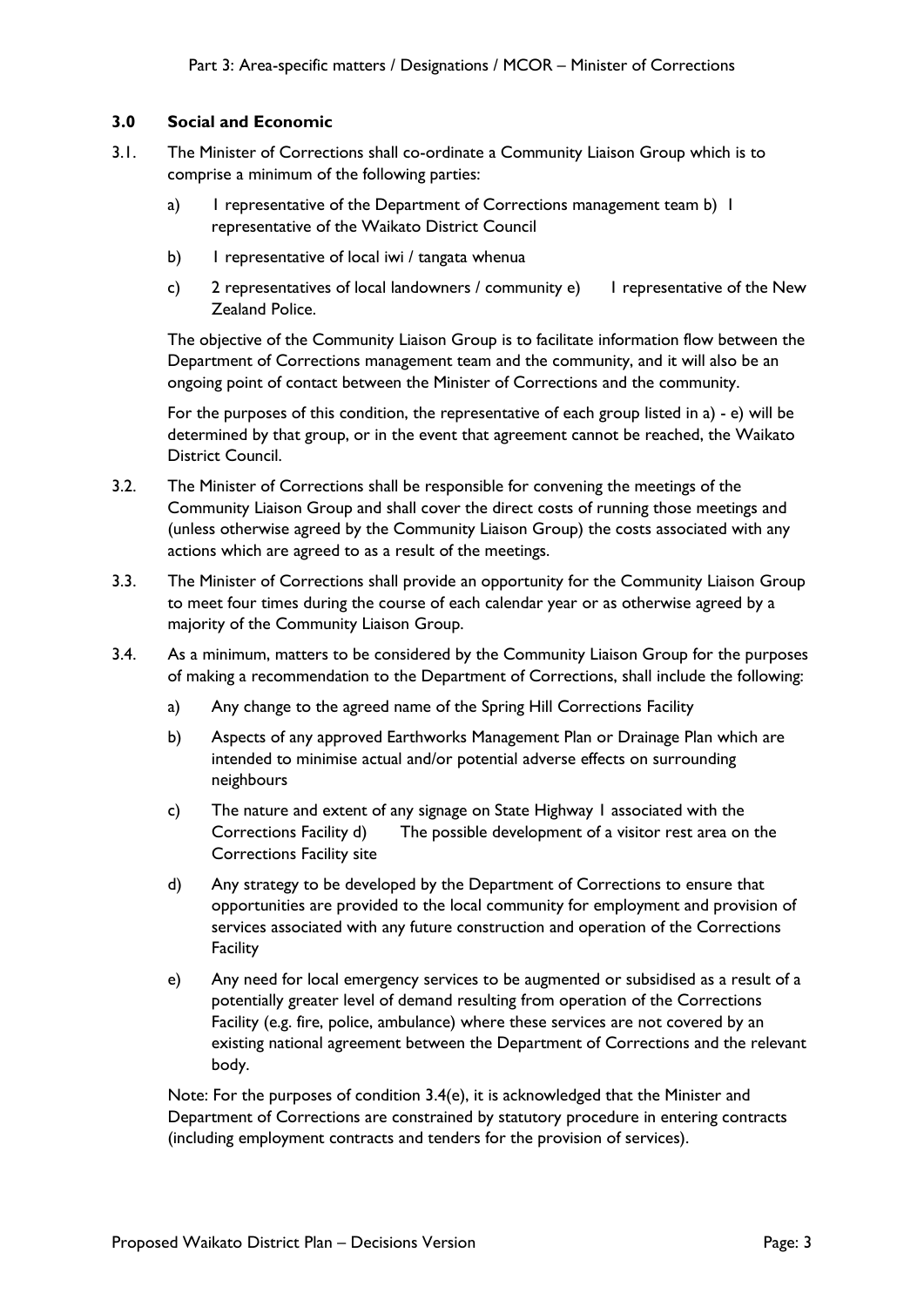- 3.5. The Minister of Corrections shall not be in breach of Conditions 3.1, 3.2, 3.3, or 3.4 if any of the parties specified in Condition 3.1 do not wish to be members of the Community Liaison Group or attend particular meetings.
- 3.6. The Minister shall, in consultation with the Community Liaison Group, implement a system to notify nearby neighbours in the event of an inmate escape. Such system shall include a notification network and community response guidelines.

The Department shall not be in breach of this condition if any of the neighbours advise the Department that they do not wish to be advised of an inmate escape.

3.7. The Minister shall provide to the Waikato District Council, Waikato Regional Council and members of the Community Liaison Group, any change to the name of and contact telephone number for the Corrections Facility Site Supervisor.

# **4.0 Cultural and Spiritual**

4.1. Before any construction works and associated earthworks that are beyond those contemplated by the NOR are undertaken on the site, the Minister of Corrections shall consult with the Waikato Raupatu Lands Trust and a nominated Ngati Naho hapu representative (or their successor/s) regarding any cultural/spiritual issues in relation to the site. If those parties wish, they shall be accorded the opportunity to hold an appropriate ceremony on the site.

The Minister of Corrections shall not be in breach of this condition if Ngati Naho hapu (or their successor) does not nominate or agree to a representative.

- 4.2. The puna (springs) shown on Figure 4 dated December 2003 (as contained in the NOR) shall be fenced off and protected from construction works, including earthworks. There shall be no future building development or earthworks within 5m of any of the puna, unless agreed between the Minister and the Waikato Raupatu Lands Trust, Ngati Naho Cooperative Society Limited and Horahora Marae Trust (or their successor/s).
- 4.3. The Minister shall register an Encumbrance Instrument or covenant in gross ("Encumbrance") in favour of the Waikato Raupatu Lands Trust, Ngati Naho Co-operative Society Limited and Horahora Marae Trust (or their successor/s) against the record(s) of title to the site notifying any successors, permitted assignees, successors in title, lessees of the site or any persons taking a controlling interest in the operation or management of the Corrections Facility of the requirements contained in condition 4.2. The Encumbrance shall bind successors in title including any assigns, lessees of the site and any other persons taking a controlling interest in the operation or management of the Corrections Facility.
- 4.4. Tangata whenua shall be allowed access to the puna, subject to the prior approval of the manager of the Corrections Facility on each occasion. The manager shall not unreasonably withhold approval for such access. In deciding whether to grant access on each occasion, the manager shall take into account operational requirements of the Corrections Facility, and the health and safety of staff, inmates and visitors and may impose such conditions on entry and access as they consider appropriate.

# **5.0 Archaeological**

- 5.1. If any urupa, traditional sites, taonga (significant artefacts), koiwi (human remains), or other archaeological sites are exposed during site works the following procedures shall apply:
	- a) Immediately it becomes apparent that an urupa, traditional site, taonga, koiwi or other archaeological site has been exposed, all site works in the immediate vicinity shall cease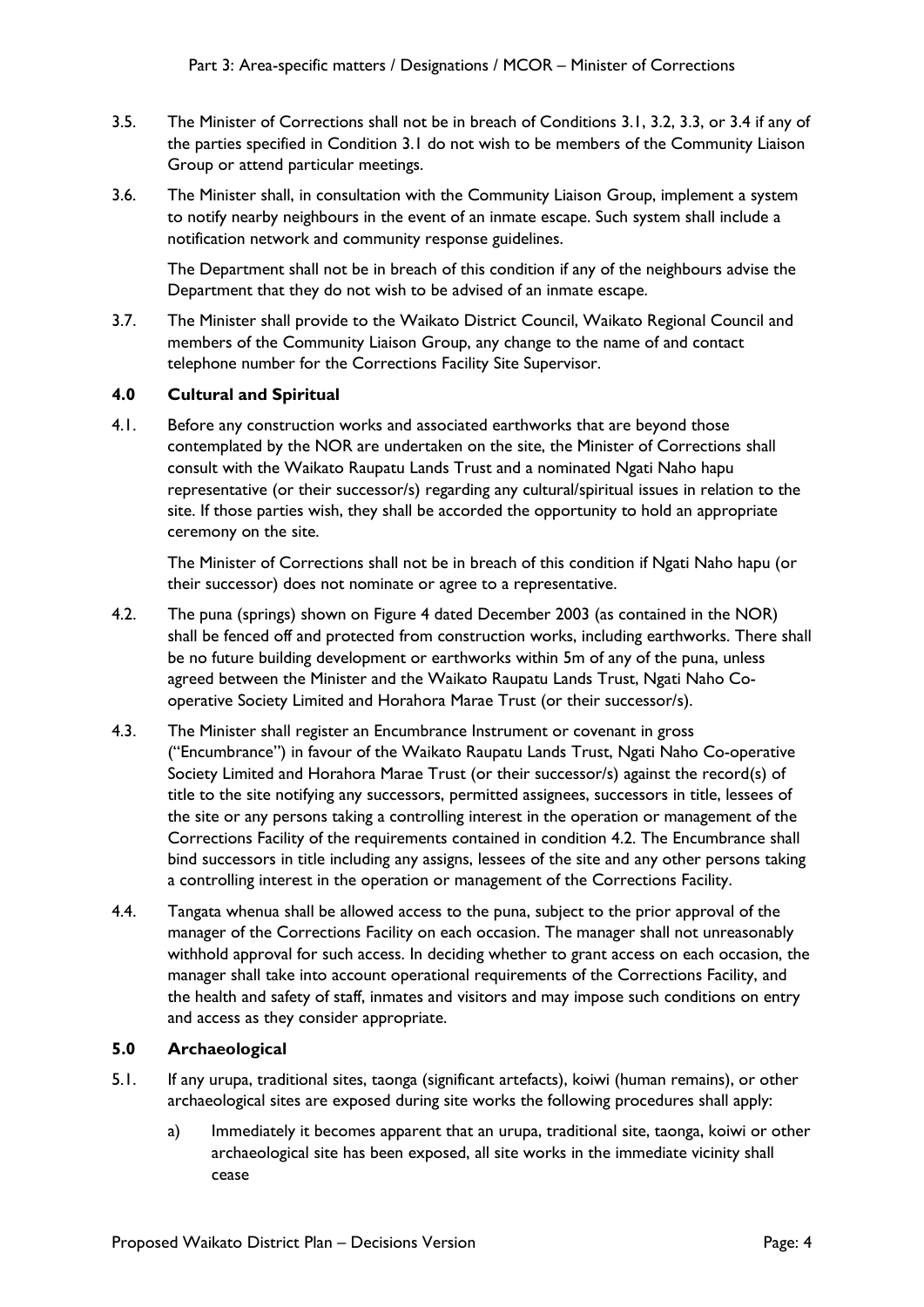- b) The site supervisor shall immediately secure the area in a way that ensures that any artefacts or remains are not further disturbed
- c) The site supervisor shall notify the Waikato Raupatu Lands Trust and a nominated Ngati Naho hapu representative (or their successor/s), Heritage New Zealand Pouhere Taonga, the Department of Conservation, Waikato District Council, the Waikato Regional Council and, in the case of human remains, the New Zealand Police, so that appropriate action can be taken. This includes such persons being given reasonable time as determined by Heritage New Zealand Pouhere Taonga to record and recover discovered archaeological features before work may recommence. The Minister of Corrections shall not be in breach of this condition if Ngati Naho hapu (or their successor) does not nominate or agree to a representative.

# **6.0 Landscaping**

- 6.1. Landscaping shall be implemented and maintained on an ongoing basis in accordance with the following documentation (referred to as the "Landscape and Visual Mitigation and Monitoring Plan"):
	- a) LA4 Landscape Architects plan titled "Springhill Corrections Facility Landscape and Visual Mitigation", reference 04 545pp, dated 3 December 2004
	- b) LA4 Landscape Architects plan titled "Springhill Corrections Facility Planting Plan 2005", reference 04 545pp, dated 15 February 2005
	- c) LA4 Landscape Architects report titled "Spring Hill Corrections Implementation Strategy and Maintenance Regime", reference 04-545, dated February 2005.
- 6.2. The approved Landscape and Visual Mitigation and Monitoring Plan may be modified by written agreement between the Minister of Corrections and Waikato District Council.
- 6.3. If any harvesting of exotic species is planned, a strategy for the long-term sustainable harvesting and replanting of the areas in questions shall first be prepared and submitted for approval by Waikato District Council, and shall contain the following:
	- a) a progressive harvesting plan which maintains the visual mitigation screening strategy, and shows areas such as gullies, where harvesting (other than of old or wind fallen trees) will not occur
	- b) time frames for replanting harvested areas.
- 6.4. The approved harvesting strategy referred to in condition 6.3 shall be implemented for the full course of harvesting and replanting.

# **7.0 Lighting**

- 7.1. The detailed lighting design for the site shall be based on the performance criteria contained in Figure 19 dated December 2003 and Plan Number NR16 (as contained in the NOR).
- 7.2. Calculations of the final lighting design to show compliance with AS4282:1997 Obtrusive Effects of Outdoor Lighting Table 2.1, for the maximum luminous intensity emitted by the luminaries of 500 cd for 'Dark Surrounds' during curfew hours, shall be submitted to Waikato District Council for approval prior to construction.
- 7.3. Any light source on the site that exceeds 500 cd shall be shielded from the view of all dwelling houses in the immediate vicinity that were existing at the date of confirmation of the designation on 30 June 2004, except those located more than 1 kilometre from the site.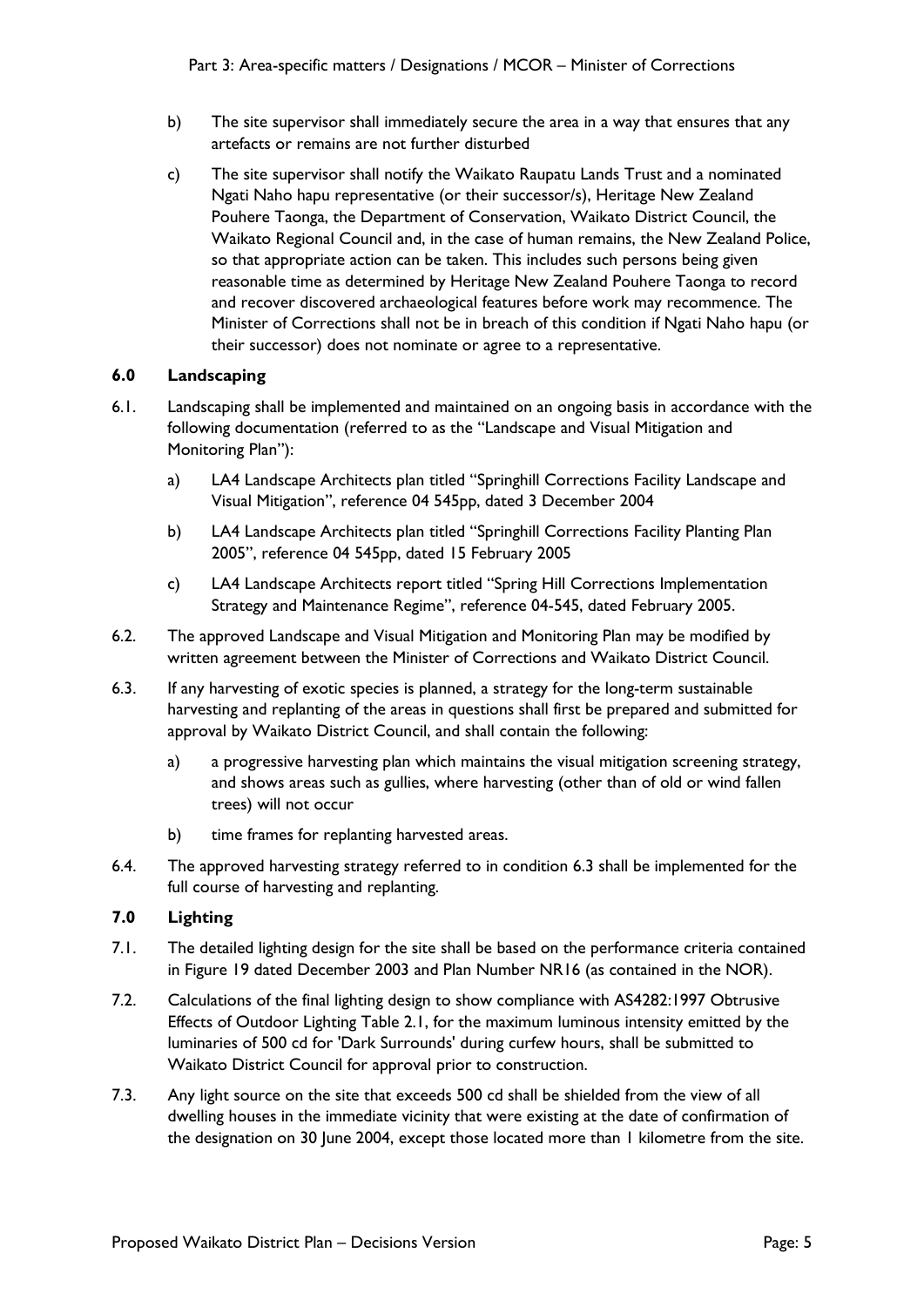7.4. All street lights for the on-site access road and the T-intersection entrance at Hampton Downs Road shall be of the aero-screen flat-glass type with zero upward light output.

# **8.0 Acoustic**

- 8.1. The Corrections Facility shall be designed and operated to ensure that noise from activity within the site does not exceed the following limits:
	- (i) when measured at or within the notional boundary of any dwelling outside of the designated site which has existed since 12 June 2003
	- (ii) when measured within Pt Lot 2 DP28756, Pt Allot 384 Whangamarino Parish, Pt Allot 385 Whangamarino Parish, excluding noise generated by farming, agricultural, horticultural and forestry activities which were permitted by the Waikato District Plan at 1 May 2004.

| Monday to Friday                             | 7:00am - 7:00pm | 50dBA (LAeq) |
|----------------------------------------------|-----------------|--------------|
| Saturday                                     | 7:00am - 6.00pm | 50dBA (LAeg) |
| At all other times including public holidays |                 | 40dBA (LAeq) |

Noise levels shall be measured in accordance with the requirements of 'NZS6801:2008 Measurement of Environmental Sound' and assessed in accordance with the requirements of 'NZS6802:2008 Acoustics – Environmental Sound'.

8.2. Noise from any construction, maintenance or demolition activity must be measured, assessed and managed in accordance with the requirements of 'NZS 6803:1999 Acoustics Construction Noise'.

# **9.0 Traffic**

9.1. For any construction works, all access to the Corrections Facility site shall be via Hampton Downs Road, avoiding the use of Hall Road. Access to the site via Hall Road may only be permitted where it is necessary for the construction and/or upgrade of any services located within Hall Road, and the prior written approval of Waikato District Council has been obtained.

Any proposal by the Department of Corrections to use Hall Road shall include a Traffic Management Plan and a record of consultation with the New Zealand Transport Agency. If the use of Hall Road is permitted, the standard of this road pre-construction shall be maintained to the satisfaction of Waikato District Council once construction is complete and all associated maintenance costs shall be borne by the Department of Corrections.

- 9.2. Hall Road may be used for access in emergency situations or for boundary and other necessary inspections. For the purposes of this condition an "emergency situation" is when vehicular access is required by the Department of Corrections, New Zealand Defence Force, New Zealand Police, Fire and Emergency New Zealand, an ambulance, or other organisations which assist in emergencies; such as the escape of an inmate.
- 9.3. The entrance to the site off Hampton Downs Road shall be provided with street lighting in accordance with Condition 7.4.
- 9.4. All parking associated with construction activities shall be provided within the site.
- 9.5. On-site car parks for at least 120 staff vehicles and 180 visitor vehicles shall be provided generally in the location shown on Figure 6 dated December 2003 (as contained in the NOR).